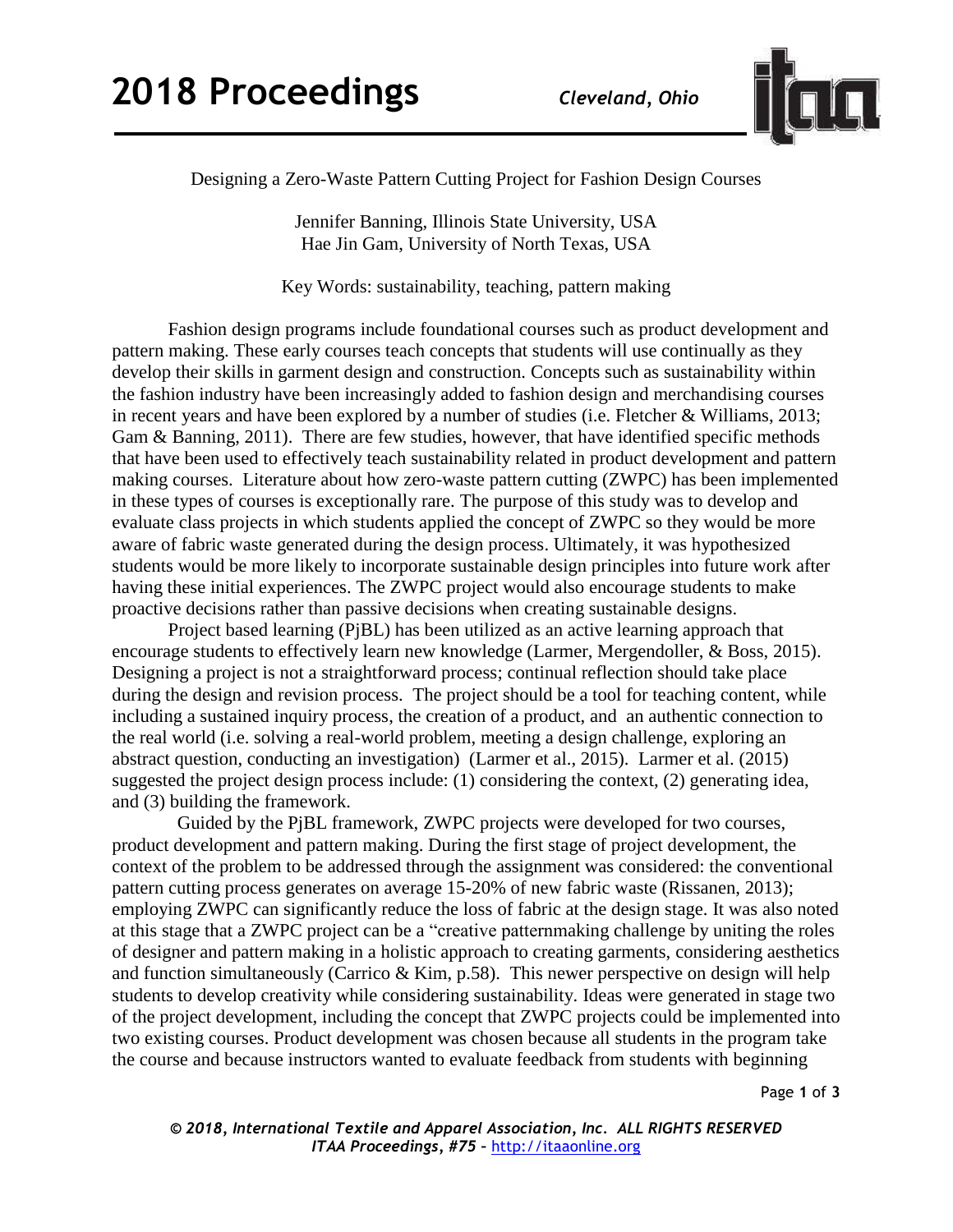sewing skills; pattern making was chosen because students were focused on design and had more advanced skills to apply creative concepts to designs. In the third stage of the project development, the framework was built by writing the actual assignments students would have to learn ZWPC. It was determined that the project should fit into two or three classes and should provide students the opportunity to use knowledge and skills that they learned in that class. Leaning outcomes would be measured by course objectives.

Each project started with an introduction that addressed current problems in the fashion industry in terms of amount of waste generated. The concepts of pre-and post-consumer waste and fast fashion were introduced as justification for the project. Instructors selected a ZWPC pant for the product development course and a coat pattern for pattern making, both from Rissanen and McQuillan (2016). Each project was geared to the level of skills students had reached in each course.

Data was collected before and after the ZWPC project implementation in each course. Of the 39 students enrolled in the two courses, 33 students participated in the pre-survey and 25 students participated in the post-survey. Overall, students' consciousness about generating fabric waste while designing increased after the project completion ( $t = -3.46$ ,  $p < .01$ ). Student's opinions about the project were collected using questions based on a 5-point Likert scale. Students agreed that the project helped (1) to learn about sustainable design (*M*=4.4, SD=.7), (2) to learn about the concept of ZWPC (*M*= 4.3 , SD =.8), and (3) to become more aware of the different environmental issues on apparel production (*M*=4.5 , SD =.7). However, students somewhat agreed that the project helped to enhance their creative design process (*M*=3.8 , SD  $=1.1$ ) that they would practice zero waste design in the future ( $M=3.76$ , SD  $=1.2$ , and that they would buy  $(M=3.6 \text{ , SD} = .8)$  or wear  $(M=3.3 \text{ , SD} = 1.3)$  zero waste design.

Open-ended feedback on the project was also collected. Students said they liked the idea of zero waste design, its creativity and its unique silhouette, but they did not like in terms of fit and flexibility in creating different sizes. Students also indicated little choices in style variety and tailoring as limitations of ZWPC approach.

This study concluded that developing specific sustainability projects can be implemented in existing courses while inspiring students. The ZWPC approach is very different than conventional pattern cutting, thus the practice presents both challenges for students and learning opportunities.

## **References**

Carrico, M., & Kim, V. (2014). Expanding zero-waste design practices: a discussion paper. *International Journal of Fashion Design, Technology and Education*, *7*(1), 58-64.

- Fletcher, K., & Williams, D. (2013). Fashion education in sustainability in practice. *Research Journal of Textile and Apparel*, *17*(2), 81-88.
- Gam, H. J., & Banning, J. (2011). Addressing sustainable apparel design challenges with problem-based learning. *Clothing and Textiles Research Journal*, *29*(3), 202-215.

Page **2** of **3**

*© 2018, International Textile and Apparel Association, Inc. ALL RIGHTS RESERVED ITAA Proceedings, #75 –* [http://itaaonline.org](http://itaaonline.org/)